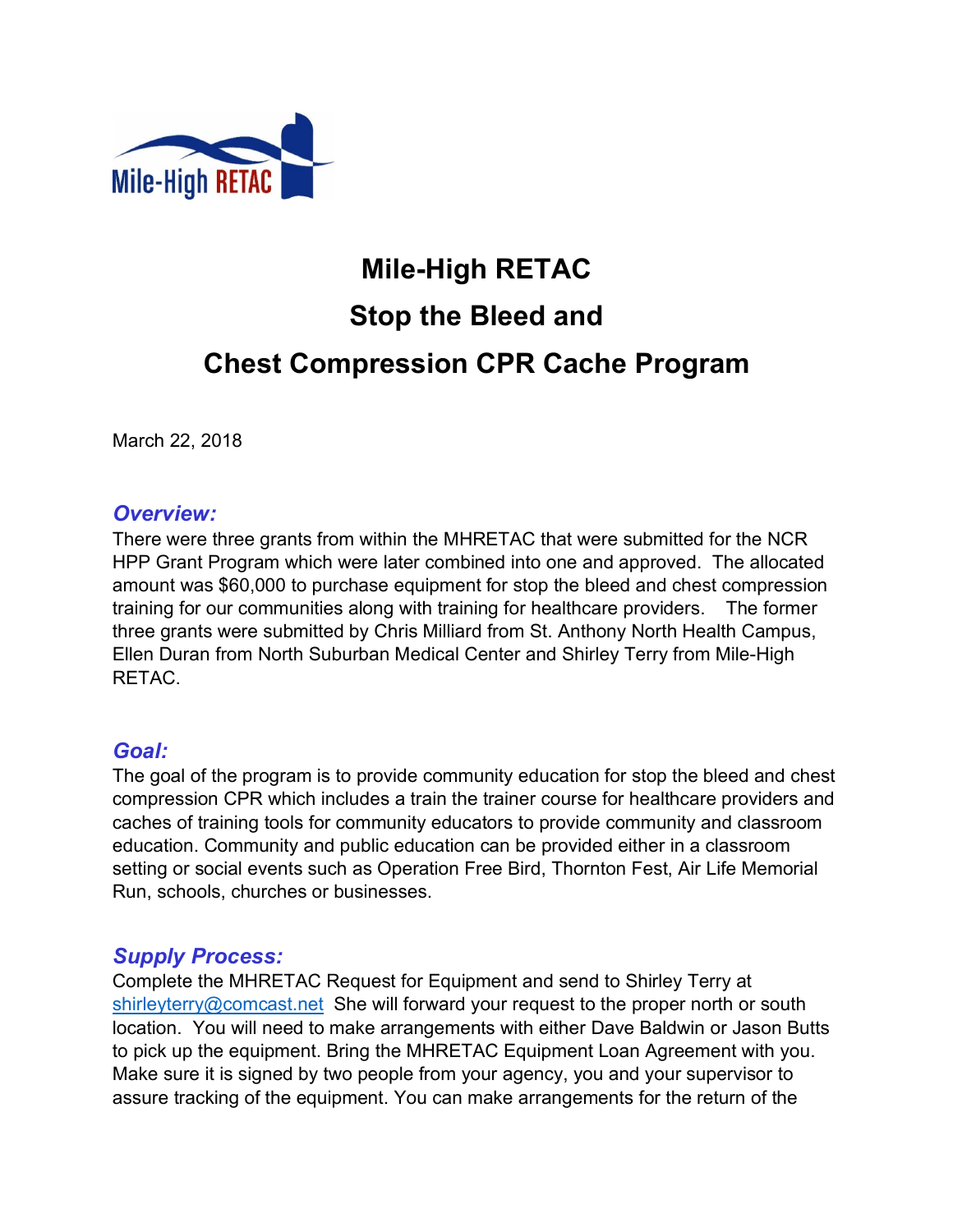equipment at that time. Long-term loans are appropriate if you are using the equipment on a regular basis. Equipment must be returned in good condition.

All the forms will be posted on the MHRETAC website.

#### *Event Reports:*

Event Reports are needed to track how many trainings have occurred in the MHRETAC and how many citizens have been trained. Please send those reports to Shirley Terry within one week of the event.

#### *Training Materials:*

Training materials on stop the bleed and chest compression CPR will be posted on the MHRETAC.

#### *Public Access Kits:*

There will be some stop the bleed public access kits available for distribution. These kits will be distributed to identified and appropriate entities. These kits will be distributed along with the AED's that are provided to the community. Entities will include community centers, schools, churches and large community venues. Kits for distribution will be approved by the MHRETAC Community Wellness & Injury Prevention Committee.

# *Caches and Locations:*

There are 22 caches within the MHRETAC for use by EMS, fire and hospitals to use while providing community education. Education may be provided through a variety of venues.

The caches are located north at Adams County Fire Rescue and south at Castle Rock Fire and Rescue.

Adams County Fire and Rescue

Contact: Dave Baldwin, EMS Chief dbaldwin@acfpd.org Office- 303.539.6809 Cell- 303.809.1428 8055 N. Washington Denver, Colorado 80229